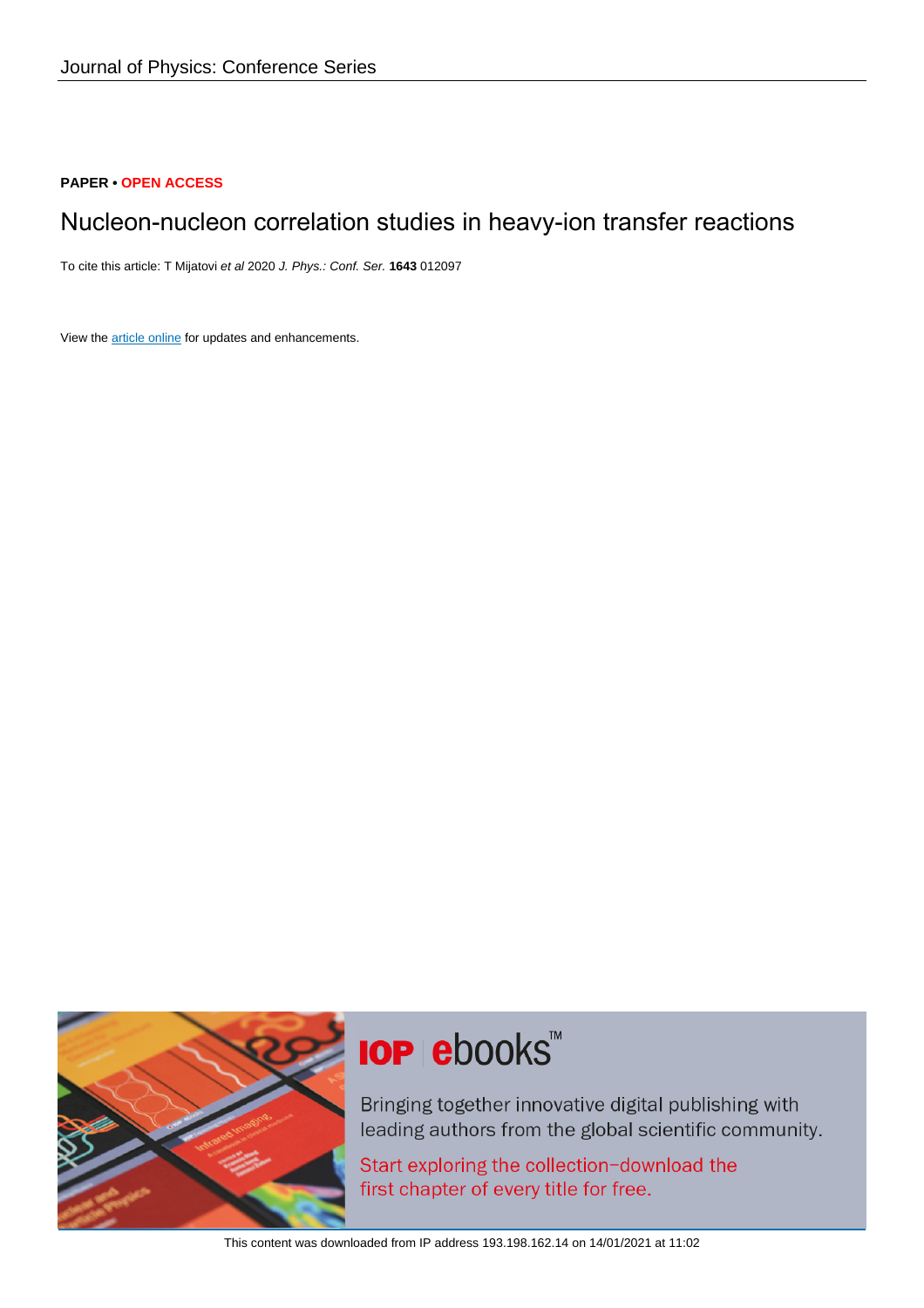Journal of Physics: Conference Series **1643** (2020) 012097

#### doi:10.1088/1742-6596/1643/1/012097

# Nucleon-nucleon correlation studies in heavy-ion transfer reactions

T Mijatović<sup>1</sup>, S Szilner<sup>1</sup>, L Corradi<sup>2</sup>, F Galtarossa<sup>2</sup>, D Montanari<sup>3</sup>, G Pollarolo<sup>4</sup>, P Čolović<sup>1</sup>, G Colucci<sup>3</sup>, E Fioretto<sup>2</sup>, A Goasduff<sup>3</sup>, D Jelavić Malenica<sup>1</sup>, T Marchi<sup>2</sup>, G Montagnoli<sup>3</sup>, N Soić<sup>1</sup>, F Scarlassara<sup>3</sup>, A M Stefanini<sup>2</sup> and J J Valiente-Dobón<sup>2</sup>

<sup>1</sup> Rudjer Bošković Institute, Zagreb, Croatia

2 Istituto Nazionale di Fisica Nucleare - Laboratori Nazionali di Legnaro, Legnaro, Italy

 $^3$ Università di Padova, and Istituto Nazionale di Fisica Nucleare, Padova, Italy

 $^4$ Università di Torino, and Istituto Nazionale di Fisica Nucleare, Torino, Italy

E-mail: tea.mijatovic@irb.hr

Abstract. We present some of the recent experimental results in heavy-ion transfer reactions obtained with the large solid angle magnetic spectrometer PRISMA at energies close to the Coulomb barrier. We focus on a series of experiments that have been carried out to study the nucleon-nucleon correlations for closed shell and superfluid systems. They are discussed together with the newest results concerning the proton transfer channels above and below the Coulomb barrier. The second set of the experiments was performed to study the production mechanism of heavy neutron-rich nuclei and the related effects of secondary processes.

#### 1. Introduction

Particle-particle correlations induced by the pairing interaction are essential in defining the properties of finite quantum many-body systems in their ground and neighboring states. These structure properties may significantly influence the evolution of the collision of two nuclei. An ideal tool to study the dynamical aspects of pairing correlations are the two-particle transfer processes, among which the quasi-elastic reactions are very promising.

In studies of pair correlations in heavy-ion collisions few experiments have been performed in the past [1]. The possible signature of the correlations was proposed to be an enhancement of the cross section that, experimentally, may be estimated from the comparison of the measured twoparticle transfer probability (or cross section) with the prediction of models using uncorrelated states. Unfortunately the main part of the existing studies involved inclusive cross sections at energies higher than the Coulomb barrier and at angles forward of the grazing angle where the reaction mechanism is more complex. Therefore, it is still important to understand how the transfer of a pair of nucleons and correlations affect the quasielastic processes.

#### 2. Multinucleon transfer reactions above the barrier

In the quasi-elastic regime the mass and charge distributions of transfer products are governed by the optimum Q-value considerations and transfer form factors [2]. For nuclei close to the stability line, these optimum Q-value arguments favor the neutron pickup and the proton stripping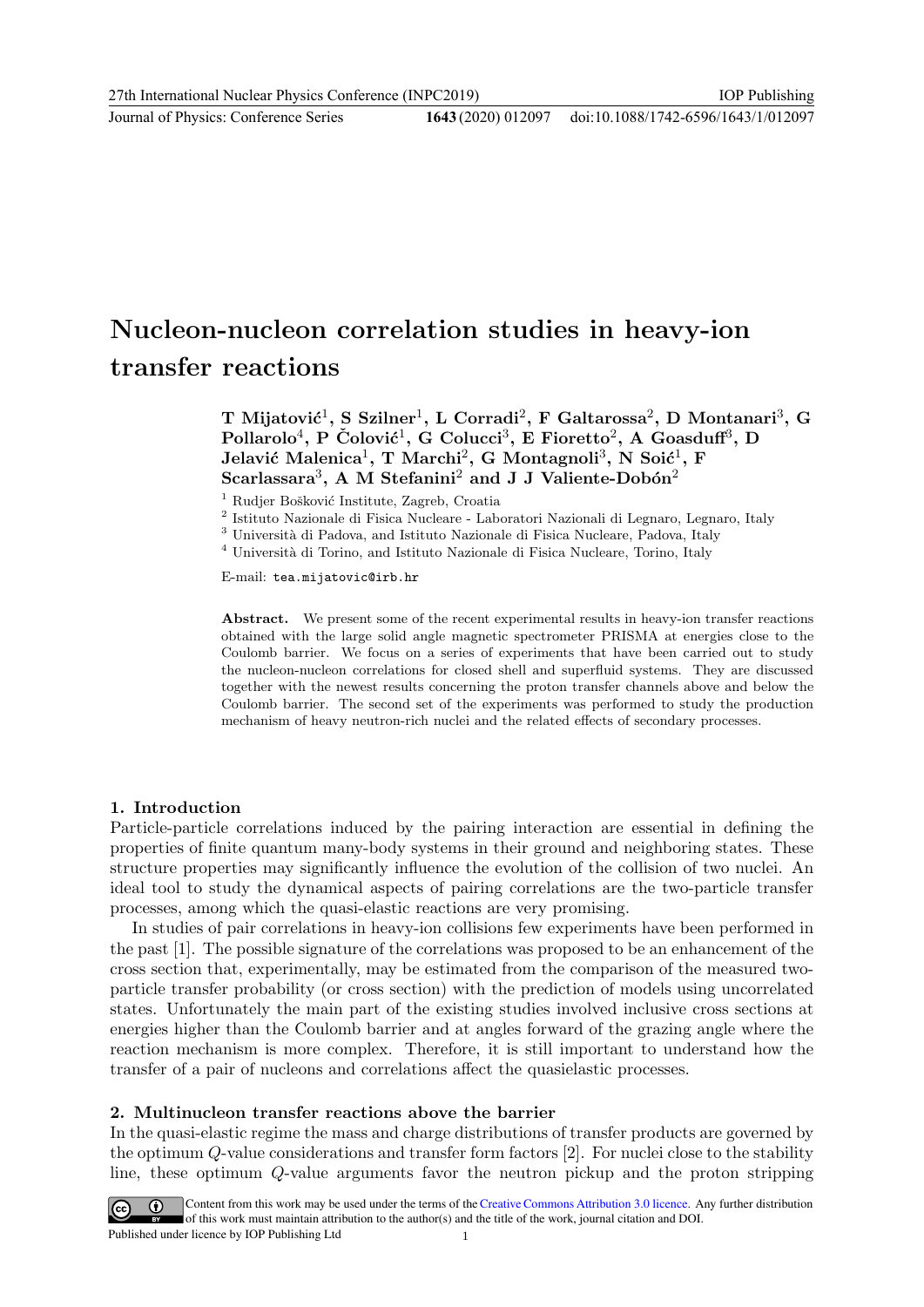

doi:10.1088/1742-6596/1643/1/012097



**Figure 1.** Angle and energy integrated total cross section for  ${}^{40}Ar$ ,  ${}^{40}Ca$ , and  ${}^{58}Ni$  projectiles on the <sup>208</sup>Pb target, at energies  $E_{lab} = 6.4, 6.2,$  and 6 MeV/A, respectively. The cross section values of the elastic (+inelastic) channel have been scaled down by a factor 100 to better display the behavior of the transfer channels [3].

channels (pickup and stripping are referring to the lighter reaction fragment). This is illustrated in Fig. 1 [3] that shows the measured cross sections for the stable open shell  $^{58}$ Ni+ $^{208}$ Pb [4] and closed shell  ${}^{40}Ca+{}^{208}Pb$  [5] systems where the reaction mechanism strongly favors the proton stripping and neutron pickup channels. This is the reason why multinucleon transfer reactions have been used as a competitive tool for the production of neutron-rich nuclei in the vicinity of the light partner [6]- [12]. It is also evident how the transfer flux changes with the use of the neutron-rich (stable) projectiles like <sup>40</sup>Ar and how proton pickup channels open up.

The data for all three systems were compared with calculations performed with the semiclassical code GRAZING [13]. In all systems GRAZING well describes the one nucleon transfer channels. Other pure neutron transfer channels are also well reproduced, particularly neutron pickup channels. Deviations between experimental data and calculations are more marked for the channels involving the transfer of many protons. This fact has been discussed in previous publications where experimental cross sections were compared with different semiclassical models in order to see if the addition of new modes, in particular the transfer of a pair of nucleons (both neutrons and protons), may be justified [5]. The inclusion of these pairtransfer modes may be essential, however, the contribution from deep-inelastic processes may also be substantial and needs to be considered.

Other theoretical approaches for the multinucleon transfer reactions are rapidly developing and were quite successfully compared with some of the mentioned data, for example the Time-Dependent Hartree-Fock [14] or the Langevin type approach [15].

# 3. Nucleon-nucleon correlations

Recently, several systems have been measured with the large solid angle magnetic spectrometer PRISMA [16, 17] for the study of nucleon-nucleon correlations both in direct and inverse kinematics over a wide energy range with cross sections for one- and two-nucleon transfer spanning several orders of magnitude. This type of experiments is best represented with transfer probabilities, defined as the ratio of the transfer yield over the quasi-elastic one, plotted as a function of the distance of closest approach for a Coulomb trajectory.

Making use of inverse kinematics, target recoils have been detected in multinucleon transfer reactions for the  $96Zr+40Ca$  (closed-shell nuclei) [18] and  $116Sn+60Ni$  (super-fluid nuclei) [19] systems. An excitation function has been obtained from the Coulomb barrier to 20-25% below. At energies well below the Coulomb barrier the contribution of different channels and mechanism is much lower. The interacting nuclei are only slightly influenced by the nuclear potential and Q values are restricted to a few MeV for the open transfer channels. These conditions diminish the complexity of coupled channel calculations, since one needs to take into account only a few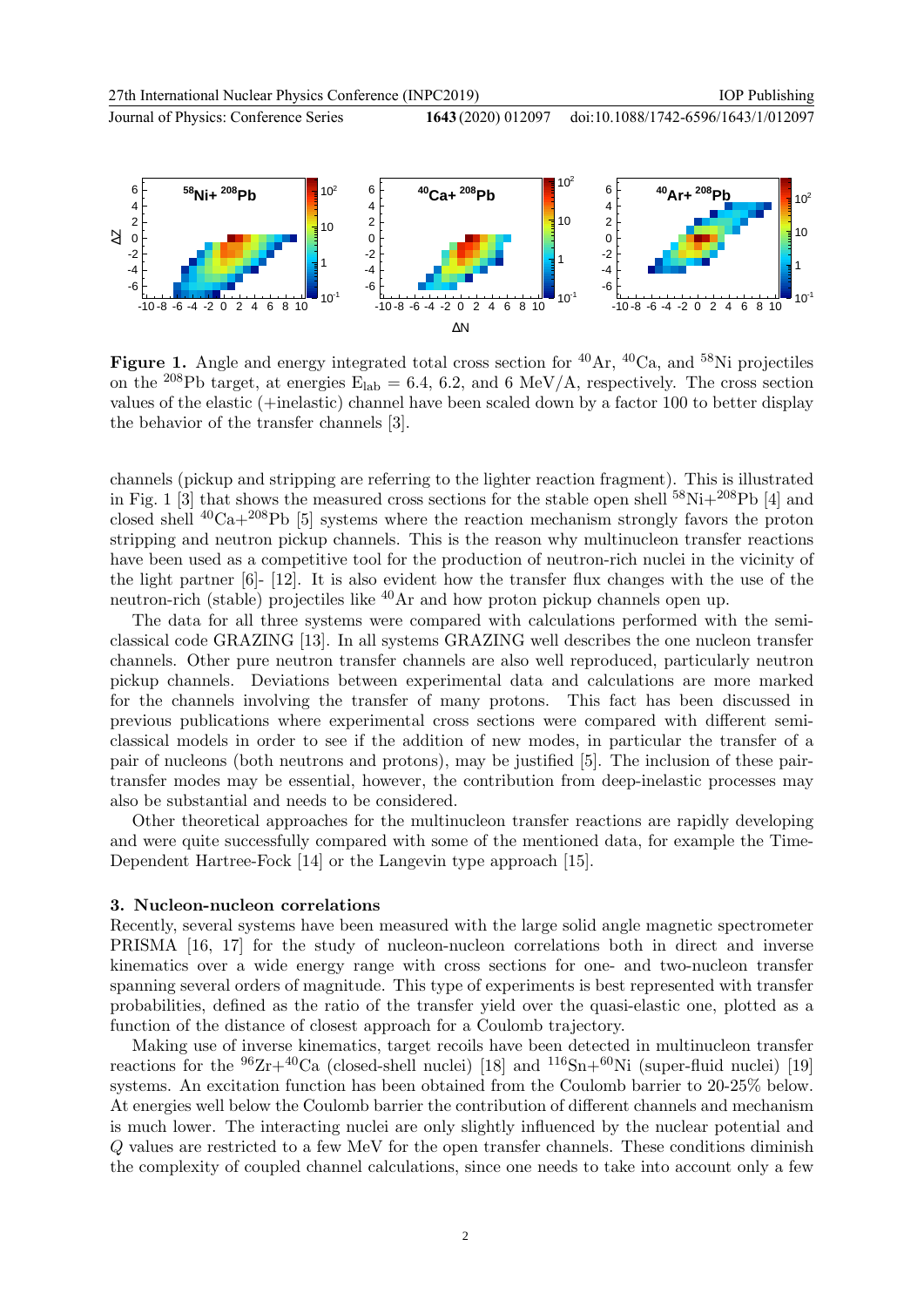Journal of Physics: Conference Series **1643** (2020) 012097

doi:10.1088/1742-6596/1643/1/012097

IOP Publishing



Figure 2. Experimental (points) and microscopically calculated (lines) transfer probabilities for the one- and two-neutron pickup in the  $116Sn+60Ni$  system plotted as a function of the distance of closest approach  $D$  [19].

populated states, and information may be extracted on the nucleon-nucleon correlations.

Figure 2 shows the experimental transfer probabilities for the one- and two-neutron transfer channels in the well Q-value matched system,  $^{116}Sn+^{60}Ni$ , compared with microscopic calculations. For the two-neutron transfer channel, the calculations incorporate nucleon-nucleon correlations, essential for the population pattern of the single particle levels around the Fermi energy, and dynamical and structure properties of both nuclei, where all known structure information of the entrance and exit channel nuclei was included [19]. The employed microscopic theory reproduces very well the experimental data in all energy ranges, in particular the transfer probability is very well reproduced, in magnitude and slope, by considering solely the groundground state transition. The validity of this approach was confirmed by performing a fragment- $\gamma$ coincidence experiment for the same system [20], employing the PRISMA spectrometer coupled to the Advanced Gamma Tracking Array (AGATA) demonstrator [21]. We have extracted the strengths for the observed transitions, and we were able to conclude that the transitions to the excited states are a small fraction of the total strength of the (2n) channel, not more than 24%.

Important questions are whether and to what extent the effect of neutron-neutron correlations in the evolution of the reaction is modified in the presence of high Coulomb fields and do deep inelastic components and multistep processes significantly modify the transfer strength near the ground states. To answer them, the measurement was performed in inverse kinematics by using the <sup>206</sup>Pb beam. The chosen  $^{206}Pb+^{118}Sn$  system is the heaviest (asymmetric) semi-magic system with closed proton and open neutron shells, and well matched in Q-value for neutron transfers. The analysis is underway and results will be crucial for completing the picture about neutron-neutron correlations.

#### 3.1. Proton channels

Proton transfer channels are more difficult to measure below the barrier since their cross sections drop off more rapidly than those of neutron transfer channels. Therefore, the proton transfer processes in a heavy-ion collisions are much less understood than those of neutrons, since large modification in the trajectories of the entrance and exit channels are involved due to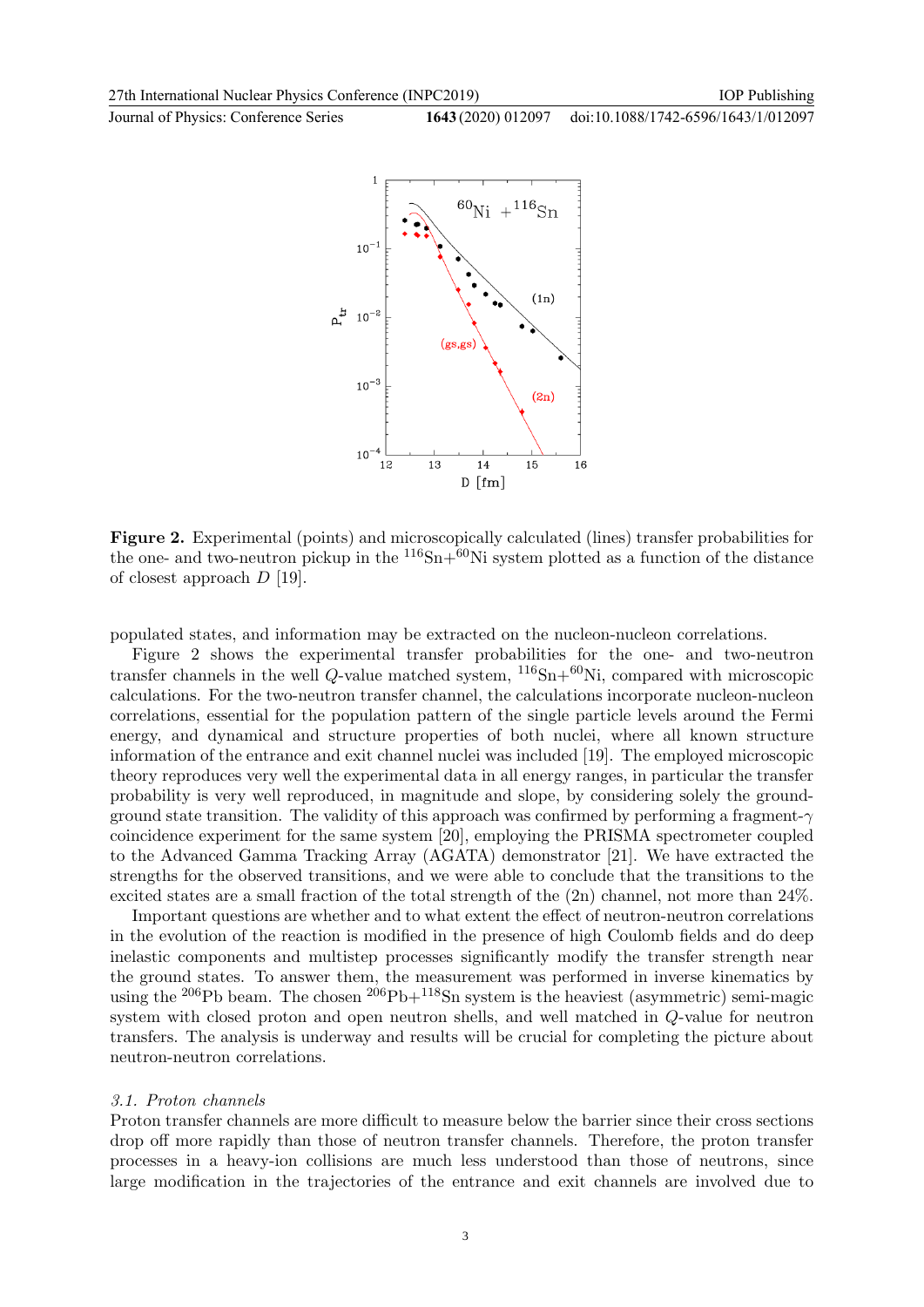the modification of the Coulomb field.

doi:10.1088/1742-6596/1643/1/012097





Figure 3. GRAZING calculated cross section for the target-like products in the  $92\text{Mo}+54\text{Fe}$  collision at 370 MeV.

**Figure 4.** Range-energy matrix for  $92\text{Mo}+54\text{Fe}$ at 370 MeV shows clear identification of different proton channels produced in the reaction.

We made an experiment dedicated to the study of proton transfer channels around and below the barrier. We chose the  $92\text{Mo}+54\text{Fe}$  system involving proton-rich nuclei, where both neutron and proton pickup and stripping channels on  $^{54}$ Fe become available, following the optimum  $Q$ value considerations. This can be seen in Fig. 3, that shows the GRAZING calculations for this system. The experimental data, the range-energy matrix for the highest measured energy close to the Coulomb barrier, are shown in Fig. 4. One can experimentally identify different proton transfer channels, and quite symmetric distribution was obtained.

A clear identification of different proton transfer channels has been achieved even below the barrier. The  $(\pm 2p)$  channels are quite strong, as well as alpha channels that are much stronger than predicted. The alpha transfer channels become even stronger below the barrier, and we found that the yield of the "alpha" transfer channels are similar to those of the pure two proton transfer channels. However, one has to keep in mind that the cross sections are derived by integrating the whole TKEL distributions.

Even if it is expected that at the energies below the Coulomb barrier the energy distribution (TKEL) will become narrower and will concentrate in the single state, the fragment- $\gamma$ coincidences are crucial to determine which state is dominantly populated, and thus to define the correct phase space used in the calculations. Therefore, we measured, for the same system, high energy resolution fragment- $\gamma$  coincidences by using the <sup>54</sup>Fe beam at the bombarding energy close to the Coulomb barrier. The probabilities obtained via excitation function and angular distribution should be very similar provided that the large energy loss components correspond to a small fraction of the cross sections. To measure electromagnetic transitions we used the new array of six  $2"x2"$  LaBr<sub>3</sub> scintillators. The measured strength distributions will be crucial to understand to what extent the strong population of the (2p) and "(alpha)" channels can be due to simple reaction mechanism effects or whether nucleon-nucleon correlations play a role.

## 4. Production of heavy neutron-rich nuclei

A definite dominance of the proton pickup and neutron stripping channels in the distribution of the transfer flux is predicted to occur with an additional increase of the neutron excess in the projectile [22]. Such a situation leads to the population of neutron-rich nuclei in the corresponding heavy partner [23]. However, the primary yield can be influenced by secondary processes that generally shift the mass distributions toward lower values. It is still crucial to better understand the production mechanism for neutron-rich nuclei in the  $A=200$  mass region and the effects of secondary processes on the final yields of fragments.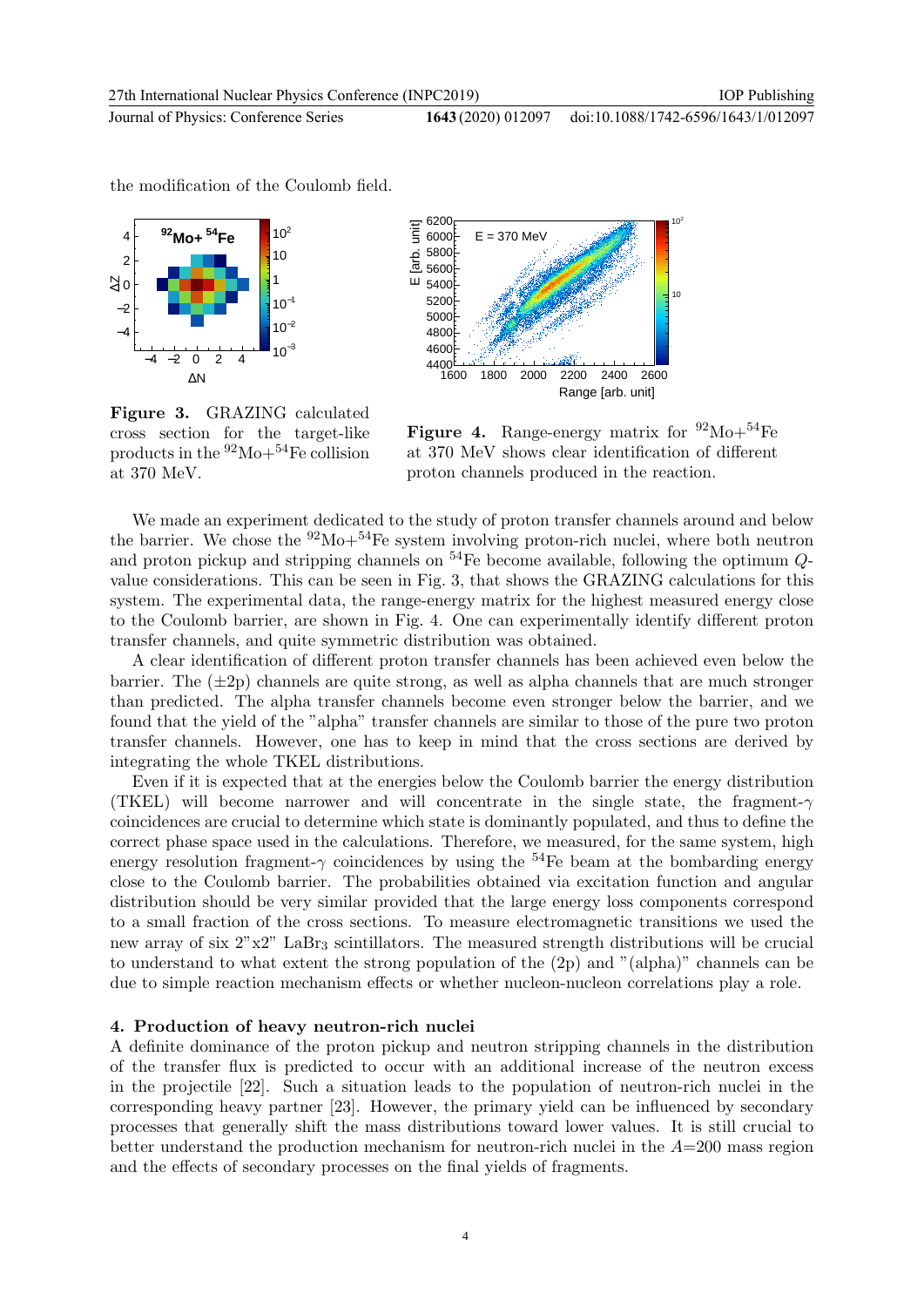IOP Publishing

Journal of Physics: Conference Series **1643** (2020) 012097

doi:10.1088/1742-6596/1643/1/012097



Figure 5. Left: Mass-mass correlation matrix of Te isotopes detected in PRISMA and the heavy partner detected in coincidence with NOSE. The red circles indicate the centroids of the correlated masses of the primary neutron transfer channels, the black dots indicate the experimental centroids as derived from the fits of their projections. Right: Simulated mass-mass correlation matrix. The points are the centroids of the primary (red) and actual (blue/light gray) Au isotope distributions. The blue/light gray bars represent the standard deviations [24].

In order to better understand and quantify the production process also for the heavy partner of the reaction, we performed a high resolution kinematic coincidence experiment with a simultaneous detection of light and heavy transfer products in the  $197Au+130Te$  system in the inverse kinematics [24]. We chose the neutron-rich <sup>130</sup>Te target to populate neutron transfer channels leading primarily to neutron-rich Au isotopes. We exploited the performance of the PRISMA spectrometer to identify isotopes in the tellurium region, while the coincident Au-like partners were detected with the second time-of-flight system NOSE [25].

A coincidence with a high resolution spectrometer allows one to reconstruct a mass-mass correlation matrix and to infer about the behaviour of the heavy partner. This is nicely demonstrated in Fig. 5 left, where the reconstructed mass of the Au-like ions is correlated with that of the mass distribution of the Te-like ions detected in PRISMA. The high resolution mass identification of the light fragment allows to separate the mass distribution of the heavy partner in well-defined bands. The black dots indicate the centroids of the projections of each band, showing how they slightly bend toward lower masses in comparison to those expected for the corresponding primary neutron transfer channels (red circles). The simulations, shown in Fig. 5 right, incorporate an evaporation of neutrons taking into account the experimental TKEL distributions (to compute evaporation), the cross sections measured in PRISMA and the experimental resolution. These results indicate that the primary fragments acquire significant excitation energy so that evaporation becomes relevant in defining the final yields. Furthermore, it was possible to extract information on the average number of evaporated neutrons for each channel associated with the Te isotopes.

The studies of the optimal conditions in which multinucleon transfer reactions can be used as a mechanism to populate neutron-rich nuclei are essential since the effect of the evaporation depends strongly on the bombarding energy, as well as the projectile and target combination. Recently an experiment was performed at ISOLDE-CERN with the <sup>94</sup>Rb projectile and the <sup>208</sup>Pb target with one aim being to understand the degrees of freedom which influence the evolution of the reaction and the cross sections that can be reached for the production of the neutron-rich nuclei in the vicinity of  $N=126$  region [26].